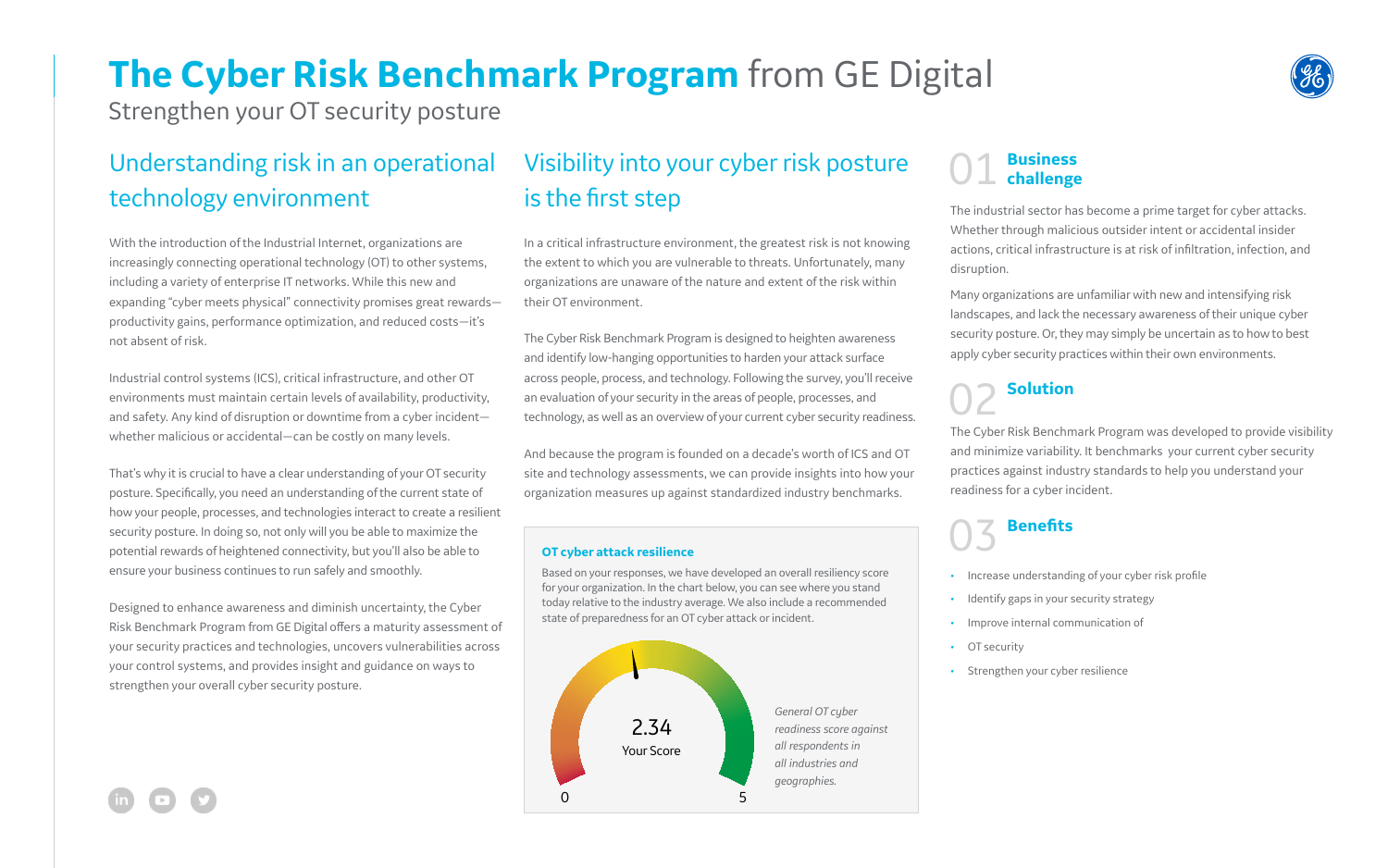## **The Cyber Risk Benchmark Program** from GE Digital

Strengthen your OT security posture

GE digital can help improve your security posture and succeed in today's digital industrial landscape.



[LEARN MORE](https://www.ge.com/digital/products/cyber-security-services)

### **Results by maturity category**



*A quick at-a-glance view of your readiness vs. peers in your specific industry sector, as well as against the GE Digital recommended readiness for each category.*

### **Cyber Risk Benchmark**

The Cyber Risk Benchmark begins with a multi-tiered survey across technical, engineering, and executive stakeholders. The survey provides insight into your current security posture based on five core pillars of a successful security strategy:

- Fundamental security management addresses the functions that must be in place for operational security risk management to be successful
- Strategic alignment covers the functions that drive effective OT security risk management
- Infrastructure management comprises all of the tactical building blocks required to ensure effective risk management
- Issue and incident management relates to the functions that manage security events when they arise, help recover from them, and ensure knowledge transfer of lessons learned
- Governance and compliance management deals with the functions needed for security measures to respond to regulatory, financial, and business requirements

Your survey findings comprise a snapshot of your security posture and is rated against both industry standards and peer averages—giving you a deeper perspective on where you stand today. Our experts also define a baseline of your current state of security readiness for a cyber incident by identifying areas of concern and providing recommendations on initial steps you should consider to improve your security readiness.

The Cyber Risk Benchmark takes into consideration input from executives, plant management, and operators in your organization. The comparison across roles provides valuable insight into potential communication lapses that could hamper security measures.

- Custom baseline report of your cyber awareness and security process maturity
- Comparison to industry composite benchmark
- Top-level recommendations for key areas of concern

### **Features**